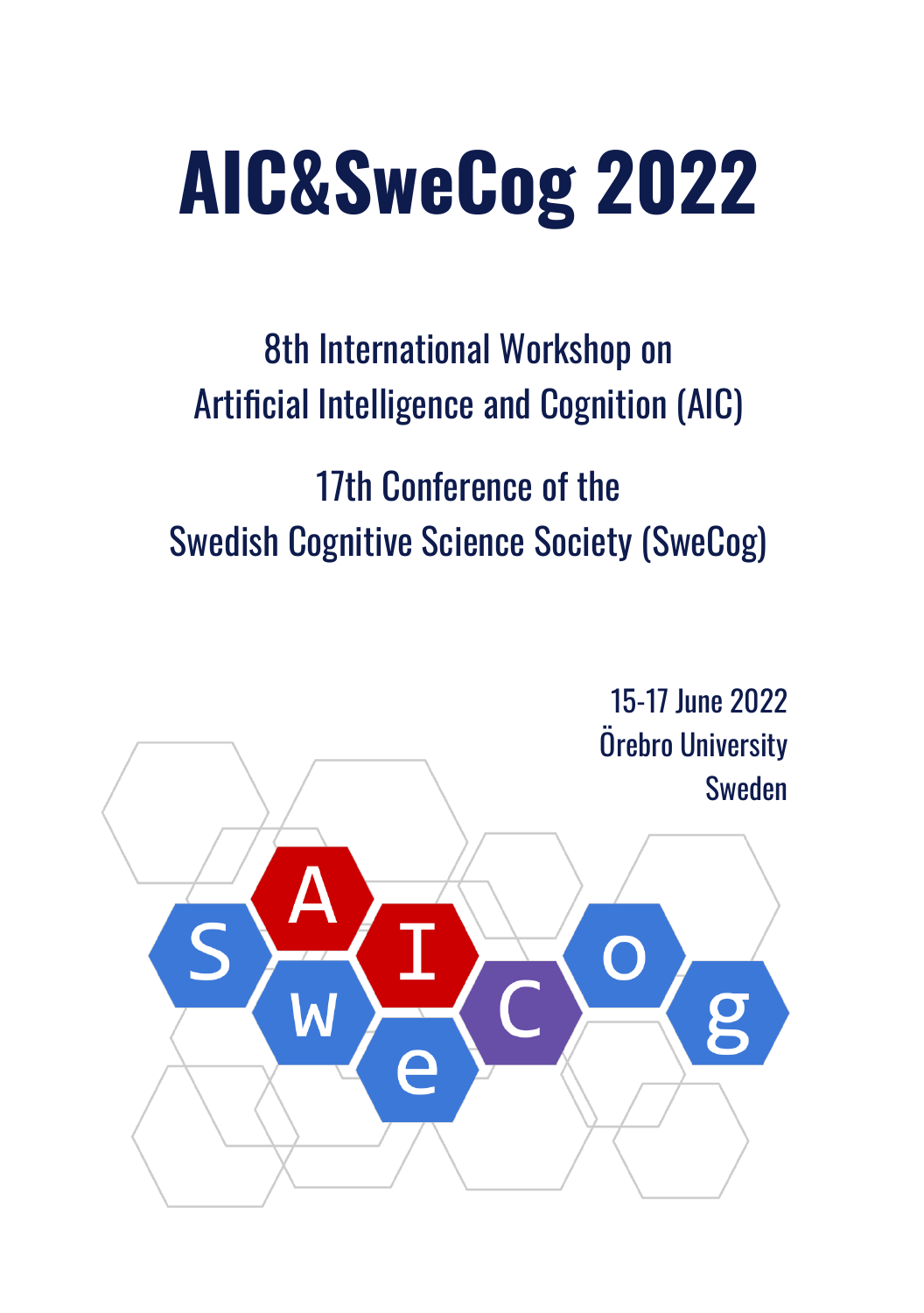| Wednesday, 15/6 |                                      |               |  |  |
|-----------------|--------------------------------------|---------------|--|--|
| <b>Time</b>     | <b>AIC</b>                           | <b>SweCog</b> |  |  |
| $12 - 13$       | <b>AIC Registration</b>              |               |  |  |
| $13:05 - 13:15$ | <b>AIC Opening</b>                   |               |  |  |
| $13:15 - 14:15$ | AIC Speaker:<br><b>Michael Beetz</b> |               |  |  |
| $14:15 - 15$    | <b>AIC Presentations</b><br>$D1-1$   |               |  |  |
| $15 - 15:30$    | coffee break                         |               |  |  |
| $15:30 - 17$    | <b>AIC Presentations</b><br>$D1-2$   |               |  |  |

| <b>AIC Dinner</b><br>$19 - 21$ |
|--------------------------------|
|--------------------------------|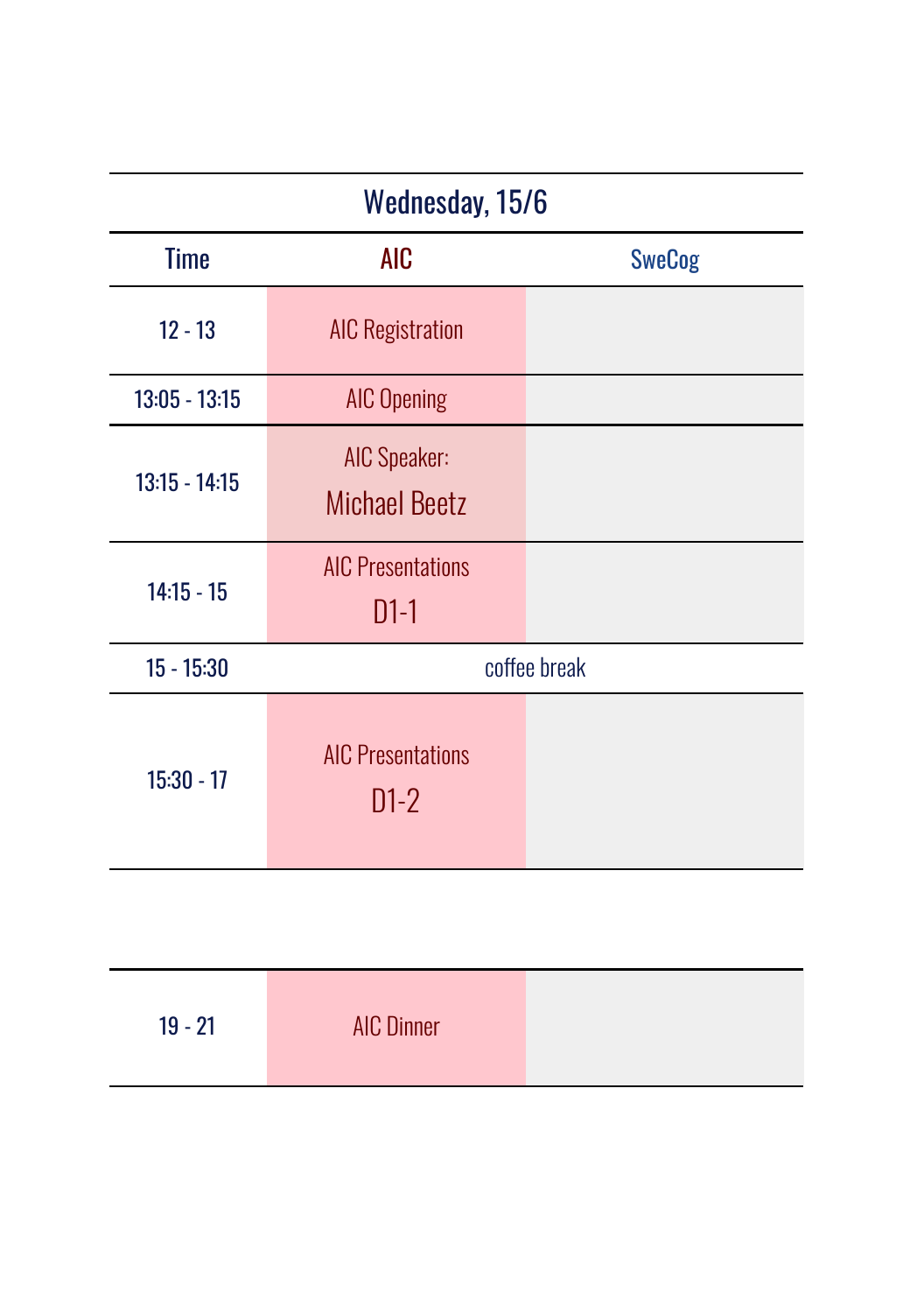## Keynote Speaker: Michael Beetz



Future action models for AI-powered and cognitively-enabled robot[s](https://aic20.aass.oru.se/speaker-details.html#beetz)

The realization of computational models for accomplishing everyday manipulation tasks for any object and any purpose would be a disruptive breakthrough in the creation of versatile, general-purpose robot agents; and it is a grand challenge for AI and robotics. Humans are able to accomplish tasks such as "cut up the fruit" for many types of fruit by generating a large variety of context-specific manipulation behaviours. They can typically accomplish the tasks on the first attempt, despite uncertain physical conditions and novel objects. Acting so effectively requires comprehensive reasoning about the possible consequences of intended behaviour, before physically interacting with the real world.

In the talk, I will sketch ideas about a knowledge representation and reasoning (KR&R) framework based on explicitly-represented and machine-interpretable inner-world models, that enable robots to contextualize underdetermined manipulation task requests on the first attempt. The hybrid symbolic/sub-symbolic KR&R framework is to contextualize actions by reasoning symbolically in an abstract and generalized manner, but also by reasoning with "one's eyes and hands" through mental simulation and imagistic reasoning.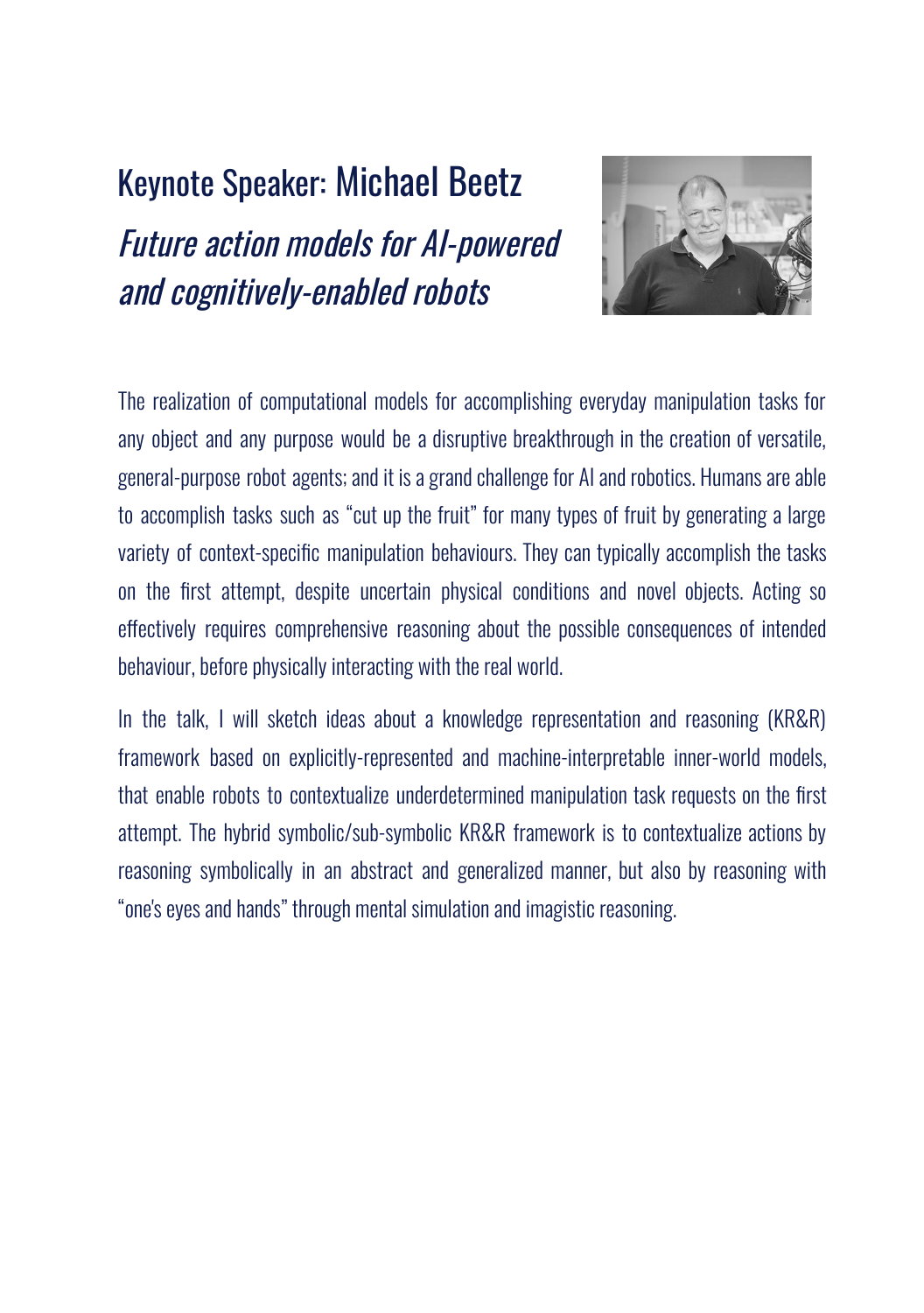#### D1-1: AIC Oral Presentations (Wed. 15/6)

D1-1-1 (AIC-short) Wellington Pacheco Ferreira and Walter Teixeira Junior. Toward An Artificial Cognitive System To Assist Caregivers In Decision-Making For Persons Living With Dementia

D1-1-2 (AIC-short) Maurice Lamb, Estela Pérez Luque and Erik Billing. Understanding eye-tracking in virtual reality

D1-1-3 (AIC-short) Valentina Fantasia, Ingar Brinck and Christian Balkenius. Making sense with social robots: Extending the landscape of investigation in HRI

D1-1-4 (AIC-short) Mohamadreza Faridghasemnia. Appreciation of Symbolic Attributes in Machine Perception

#### D1-2: AIC Oral Presentations (Wed. 15/6)

D1-2-1 (AIC-full) Alexander Kalinowski and Yuan An. Quantifying the Impact of Predicate Similarities on Knowledge Graph Triple Embeddings

D1-2-2 (AIC-full) Hiroyuki Kido. Generative Logic Models for Data-Based Symbolic Reasoning

D1-2-3 (AIC-short) Andreas Persson and Amy Loutfi. Embodied Affordance Grounding using Semantic Simulationsand Neural-Symbolic Reasoning: An Overview of the PlayGround Project

D1-2-4 (AIC-short) Jakob Stenseke and Christian Balkenius. Assessing the Time Efficiency of Ethical Algorithms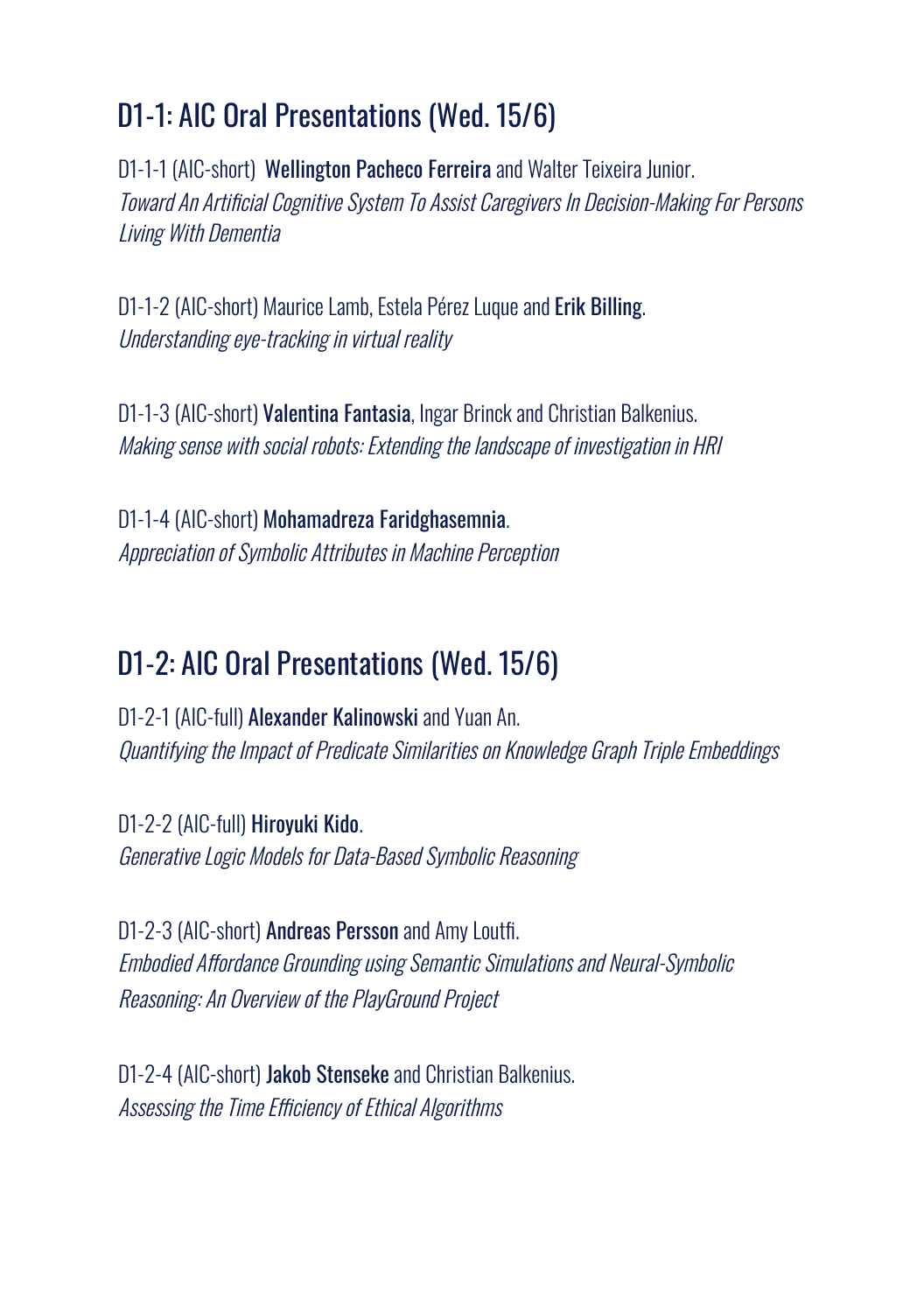| Thursday, 16/6  |                                      |                                            |  |  |  |
|-----------------|--------------------------------------|--------------------------------------------|--|--|--|
| <b>Time</b>     | <b>AIC</b>                           | <b>SweCog</b>                              |  |  |  |
| $8:30 - 8:55$   |                                      | <b>SweCog Registration</b>                 |  |  |  |
| $8:55 - 9$      |                                      | <b>SweCog Opening</b>                      |  |  |  |
| $9 - 10$        |                                      | <b>Joint Speaker:</b><br><b>Ute Schmid</b> |  |  |  |
| $10 - 10:30$    | coffee break                         |                                            |  |  |  |
| $10:30 - 12$    | <b>Joint Presentations</b><br>$D2-1$ |                                            |  |  |  |
| $12 - 13:15$    | lunch time                           |                                            |  |  |  |
| $13:15 - 14:10$ |                                      | <b>Joint Presentations</b><br>$D2-2$       |  |  |  |
| 14:10 - 14:30   |                                      | <b>Elevator Pitches of Posters</b><br>D2-3 |  |  |  |
| $14:30 - 15$    | coffee break + Poster Session        |                                            |  |  |  |
| $15 - 16$       | Joint Poster Session (AIC&SweCog)    |                                            |  |  |  |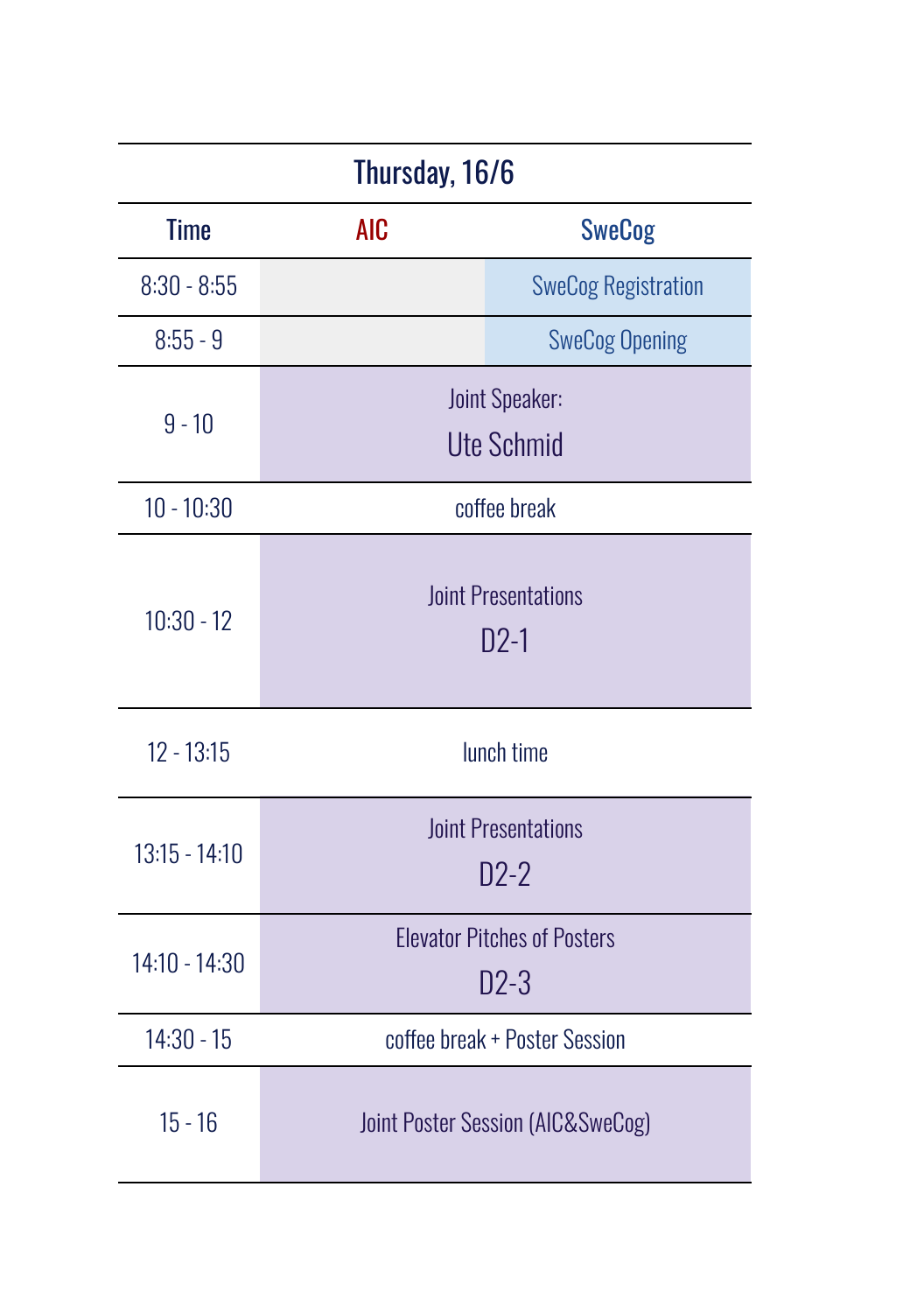| $16 - 17$       | <b>Joint Speaker:</b><br><b>Kees van Deemter</b> |  |
|-----------------|--------------------------------------------------|--|
|                 |                                                  |  |
| $17:15 - 19:30$ | AIC&SweCog<br><b>Reception with Light Food</b>   |  |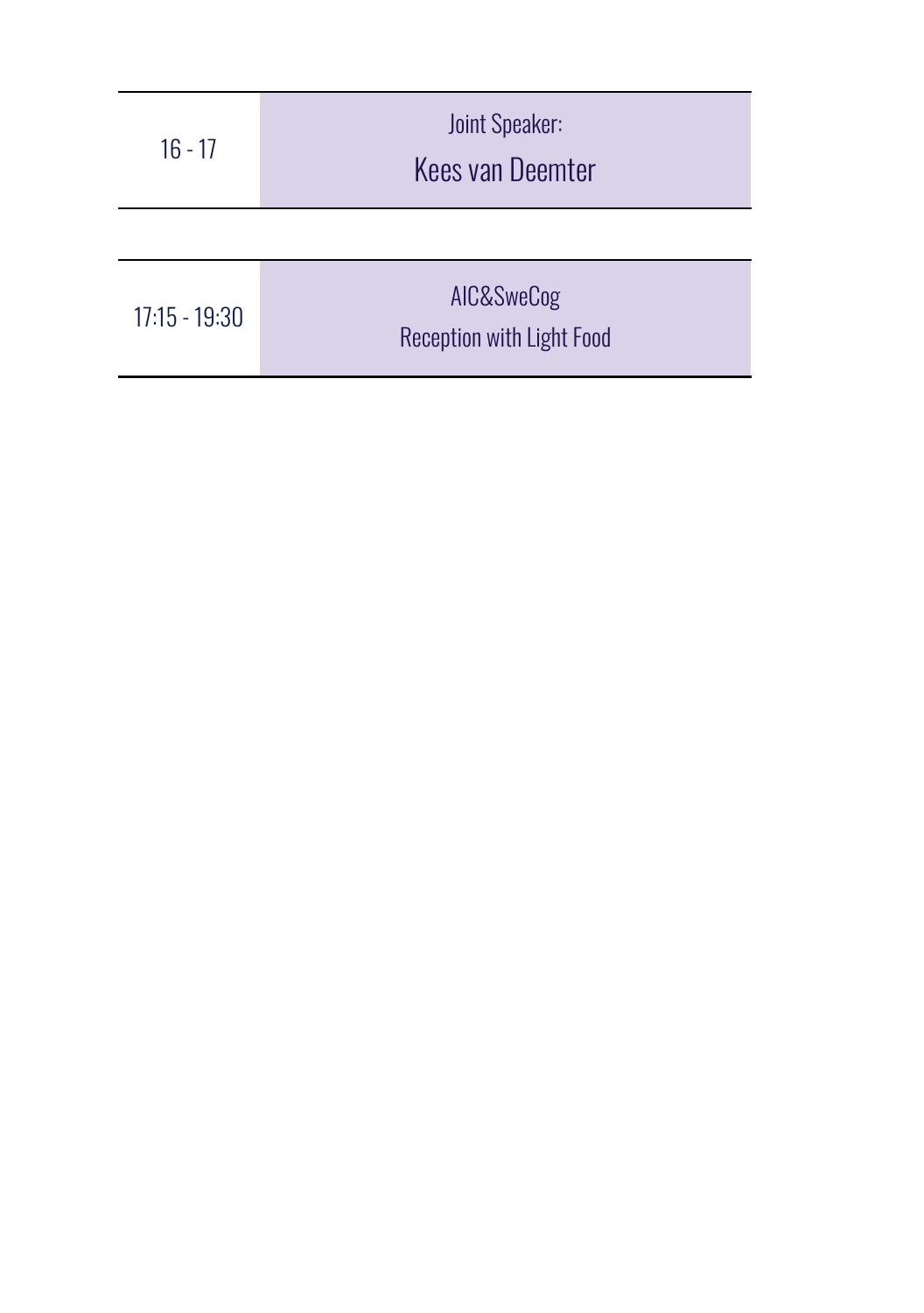#### Keynote Speaker: Ute Schmid

Hybrid, Explanatory, Interactive Machine Learning - Towards Trustworthy Human-AI Partnerships



For many practical applications of machine learning, it is appropriate or even necessary to make use of human expertise to compensate for a too-small amount or low quality of data. Taking into account knowledge which is available in explicit form reduces the amount of data needed for learning. Furthermore, even if domain experts cannot formulate knowledge explicitly, they typically can recognize and correct erroneous decisions or actions. This type of implicit knowledge can be injected into the learning process to guide model adaptation. These insights have led to the so-called third wave of AI with a focus on explainability (XAI).

In the talk, I will introduce research on explanatory and interactive machine learning. I will present inductive programming as a powerful approach to learning interpretable models in relational domains. Arguing the need for specific explanations for different stakeholders and goals, I will introduce different types of explanations based on theories and findings from cognitive science. Furthermore, I will show how intelligent tutor systems and XAI can be combined to support constructive learning. Algorithmic realisations of explanation generation will be complemented with results from psychological experiments investigating the effect on joint human-AI task performance and trust. Finally, current research projects are introduced to illustrate applications of the presented work in medical diagnostics, quality control in industrial production, file management, and accountability.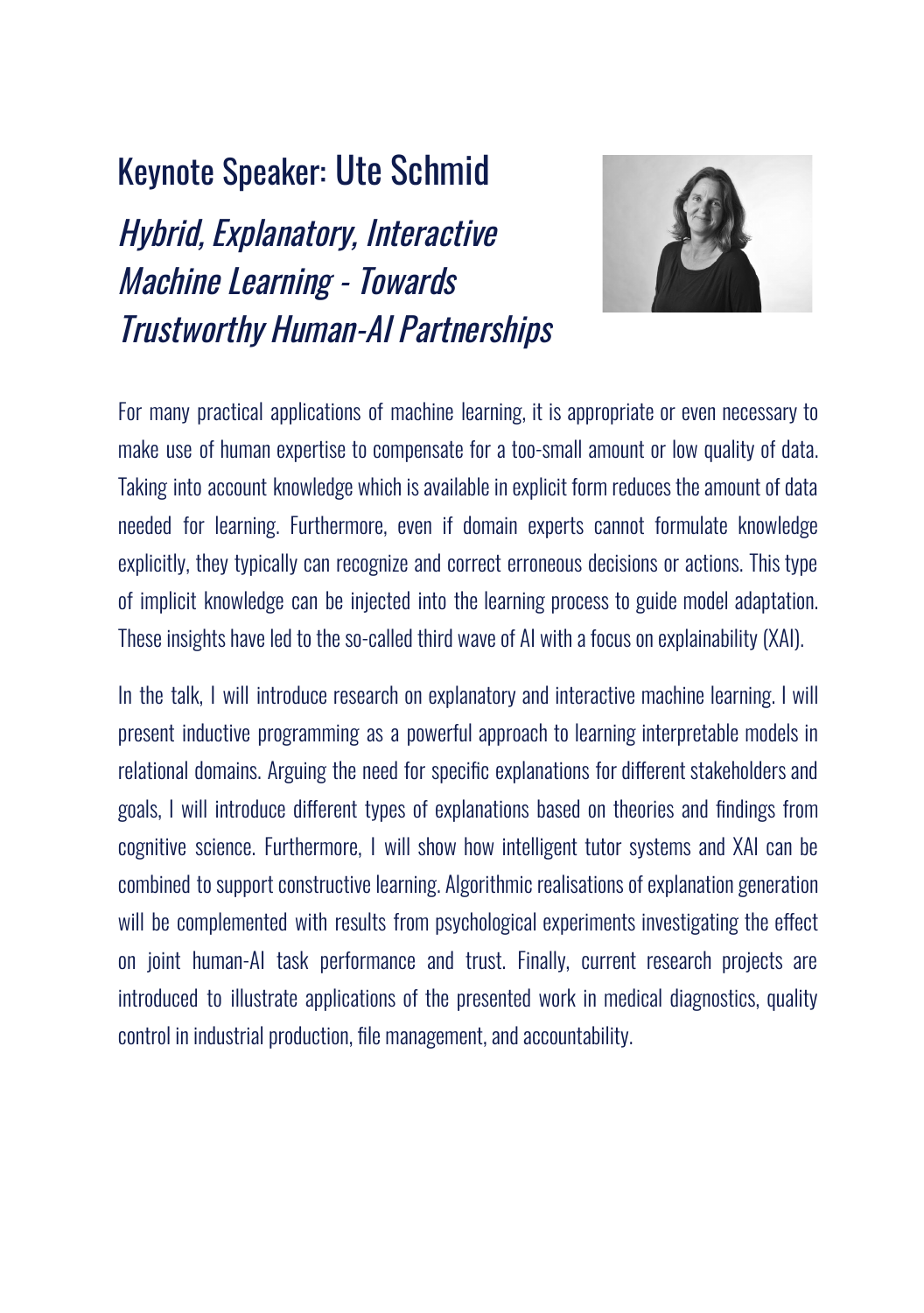#### D2-1: AIC&SweCog Joint Oral Presentations (Thu. 16/6)

D2-1-1 (AIC-full) Joel Michelson, Deepayan Sanyal, James Ainooson, Yuan Yang and Maithilee Kunda. Experimental design and facetsof evidence for computational theoryof mind

D2-1-2 (AIC-short) Ursula Addison. The Source of Desire: Personal Identity as a Drive for Agent Behavior

D2-1-3 (AIC-short) Antero Karvonen and Pertti Saariluoma. Cognitive Mimetics - SMT Model

D2-1-4 (AIC-short) Jasmin Grosinger. On Proactive Human-AI systems

D2-1-5 (AIC-short) Sara Mahmoud and Alice Plebe. Road map for cognitively-inspired artificial systems

D2-1-6 (SweCog) Andreas Kalckert. From rubber hands to virtual hands - A critical examination of the processes underlying bodily illusions

#### D2-2: AIC&SweCog Joint Oral Presentations (Thu. 16/6)

D2-2-1 (AIC-full) Yuan Yang, Deepayan Sanyal, Joel Michelson, James Ainooson and Maithilee Kunda. A Conceptual Chronicle of Solving Raven's Progressive Matrices Computationally

D2-2-2 (SweCog) Joel Parthemore. Artefactual ethics as opportunity for rethinking "natural" ethics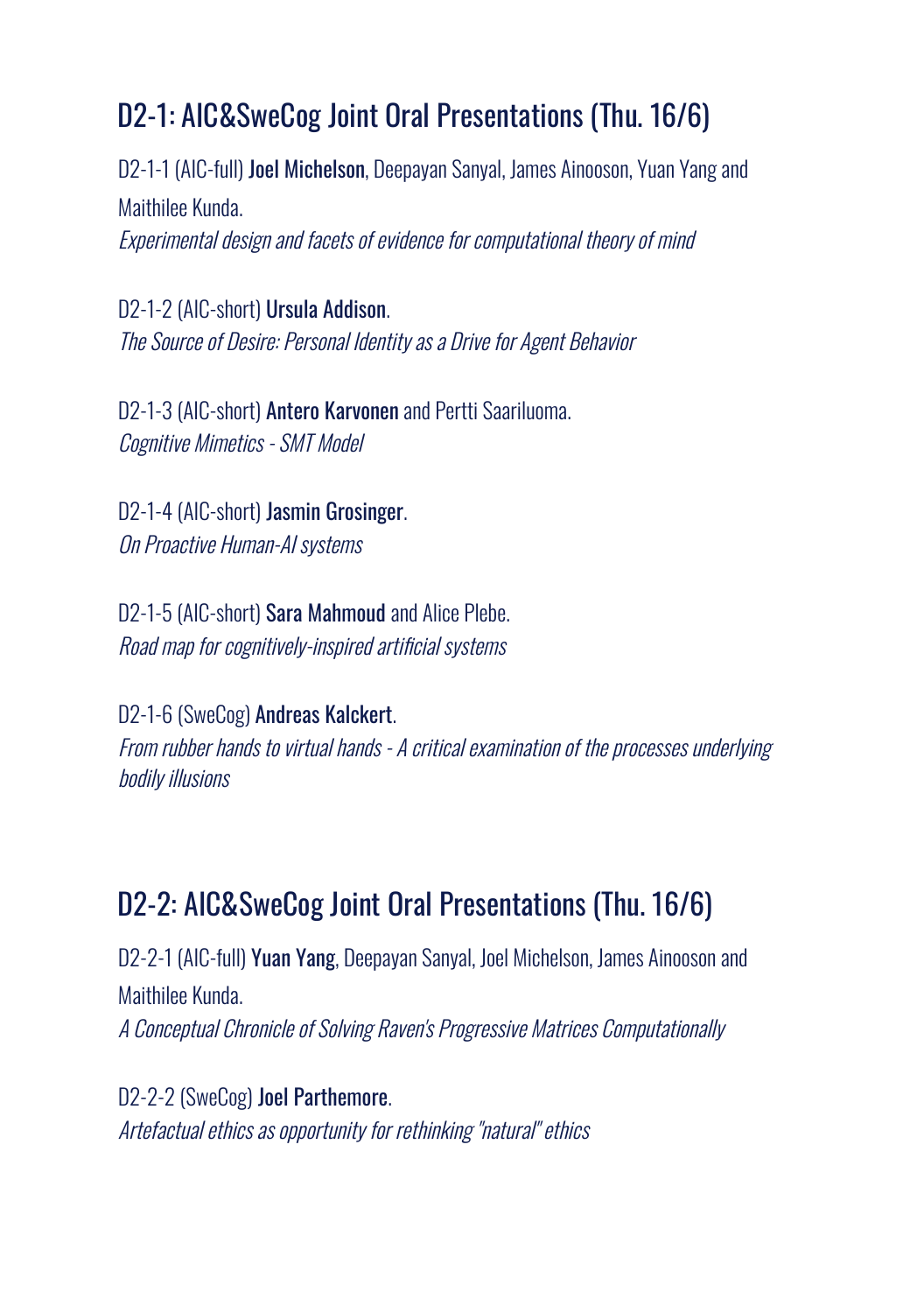#### D2-3: Elevator Pitches of Posters (Thu. 16/6)

D2-3-1 (SweCog) Andreas Falck and Janne von Koss Torkildsen. The leader learns it all? Using the "Kaptein Morf" tablet game to examine how different roles in joint problem solving affect learning

D2-3-2 (SweCog) Anders Persson. What is Reason in the Age of Artificial Intelligence and predictive processing?

D2-3-3 (SweCog) Emma Mainza Chilufya. The Design of Intelligent Virtual Agents Using User-Centered Design Methods

D2-3-4 (SweCog) Anna Persson. The role of prior experience in understanding speech: computational and experimental approaches to vowel perception

D2-3-5 (SweCog) Philip Gustafsson. Vocal Characteristics predict Accuracy in Eyewitness Testimony

D2-3-6 (SweCog) Alexander Tagesson. Do objective judges become emotional?

D2-3-7 (SweCog) Maybí Morell Ruiz. What do our eyes say about our estimation strategies?

D2-3-8 (SweCog) Oscar Bjurling. Human Interaction with Autonomous Drone Swarms: Design and control challenges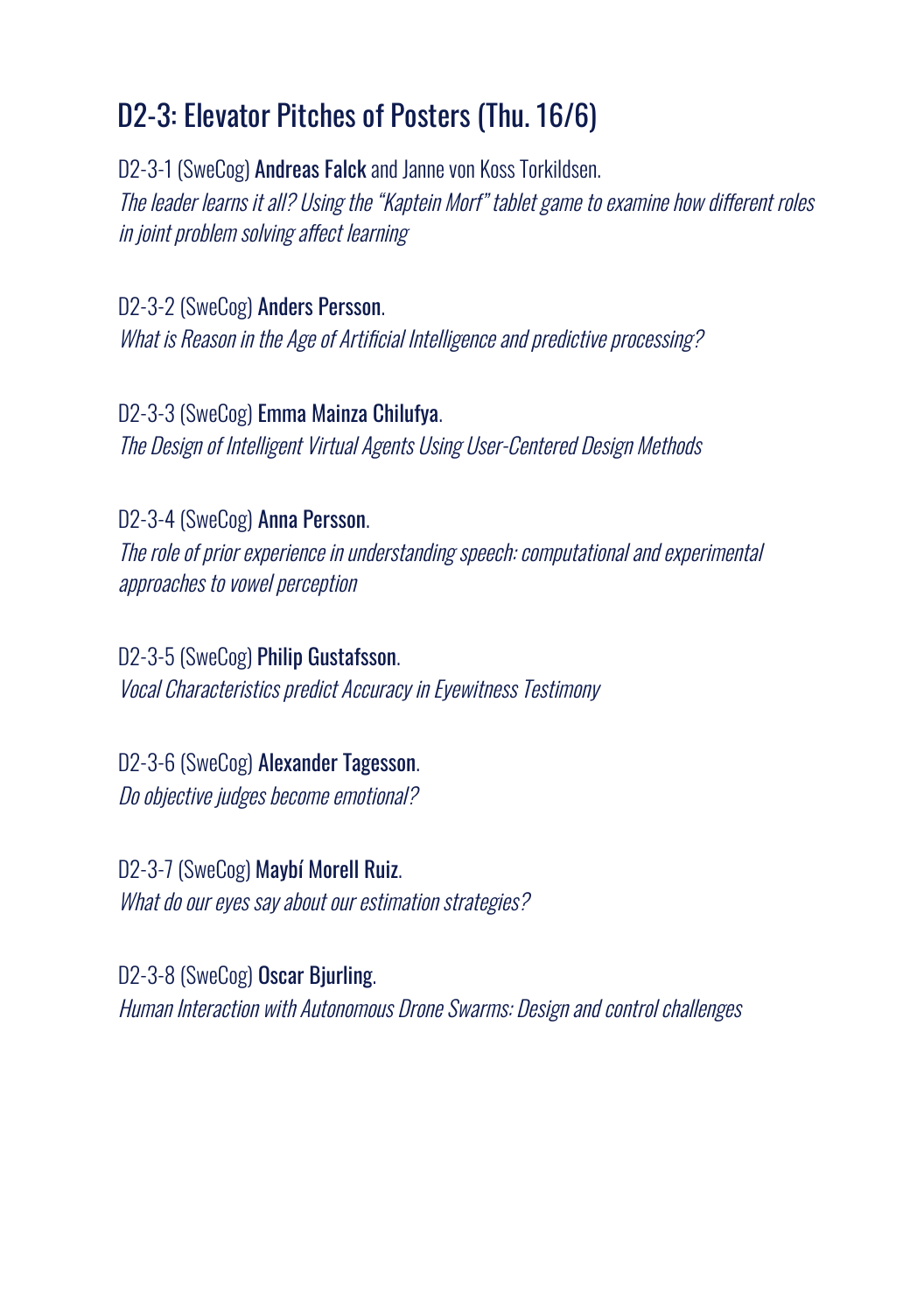### Keynote Speaker: Kees van Deemter Explanation and Rationality in Models of Language



When theories of human behaviour aim to offer explanations, they often use rationality as their linchpin: to the extent that a theory helps us to see behaviour as optimising some form of rationality/utility, we feel that our theory explains this behaviour. This approach is not uncontroversial, however. For example, four decades of research in Behavioural Economics have shown that people behave in ways that are not easily explained by rationality alone.

Rationality has long had its adherents in the explanation of language use as well, for example via the Gricean Maxims. Recently, a Bayesian approach known as Rational Speech Act (RSA) theory has made inroads into the computational modelling of language use. In a nutshell, the idea is to build tightly coupled models of language comprehension and production in which speakers and hearers assume each other to behave rationally.

In this talk, I will sketch a series of experiments focussing on the way in which speakers refer to objects. These experiments paint a less "rational" picture of human language use, and they offer confirmation of a model, known as Probabilistic Referential Overspecification (PRO), that balances rationality with other considerations. I hope to engage in a discussion of the dilemma of having to choose between two of these very different models, one of which is elegant and explanatory yet empirically inadequate, while the other is messy yet empirically very adequate.

Conceptualization in Reference Production: Probabilistic Modeling and Experimental Testing. R.P.G. van Gompel, K. van Deemter, A. Gatt, R. Snoeren,E.J. Krahmer (2019). Psychological Review 126 (3), 345-373.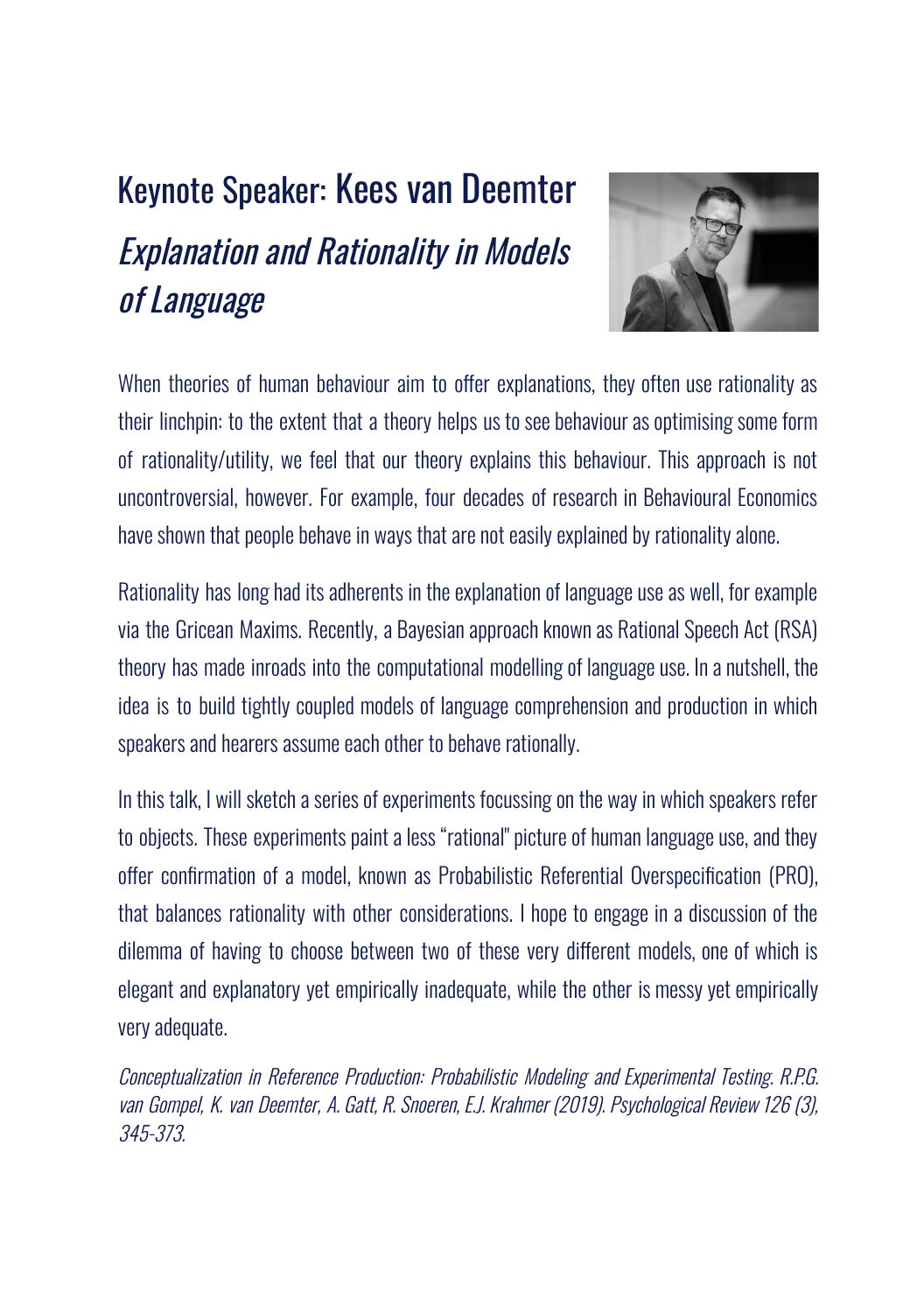| <b>Friday, 17/6</b> |                                      |                                      |  |  |  |
|---------------------|--------------------------------------|--------------------------------------|--|--|--|
| <b>Time</b>         | <b>AIC</b>                           | <b>SweCog</b>                        |  |  |  |
| $9 - 10:15$         | <b>AIC Presentations</b><br>D3-A1    | <b>SweCog Presentations</b><br>D3-S1 |  |  |  |
| $10:15 - 10:45$     | coffee break                         |                                      |  |  |  |
| $10:45 - 11:50$     | <b>Joint Presentations</b><br>$D3-2$ |                                      |  |  |  |
| $11:50 - 12$        | <b>AIC Closing</b>                   |                                      |  |  |  |
| $12 - 13:15$        | lunch time                           |                                      |  |  |  |
| $13:15 - 14:45$     |                                      | <b>SweCog Presentations</b><br>D3-3  |  |  |  |
| $14:45 - 15$        |                                      | <b>SweCog Closing</b>                |  |  |  |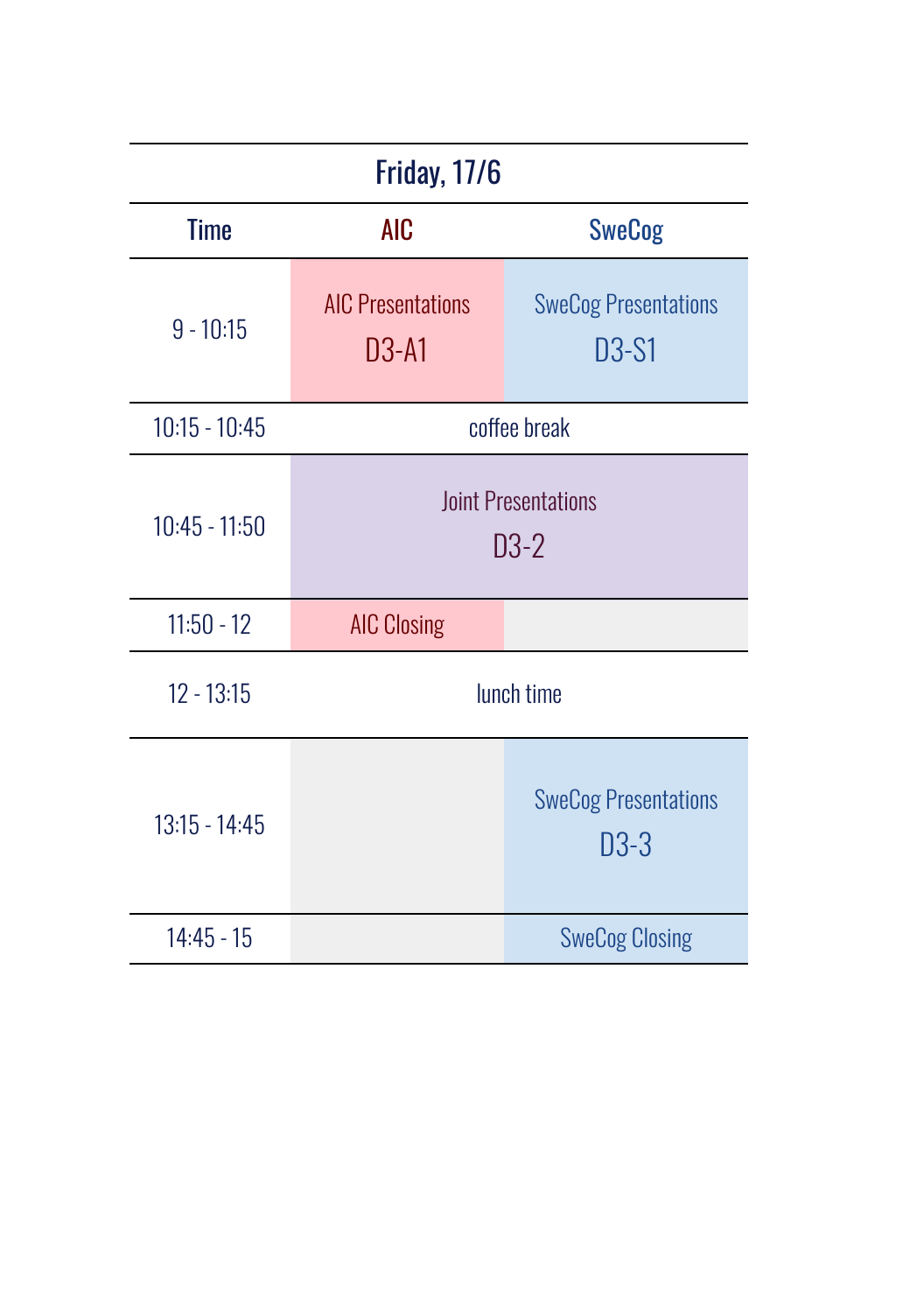#### D3-A1: AIC Oral Presentations (Fri. 17/6)

D3-A1-1 (AIC-full) Agnese Chiatti, Gianluca Bardaro, Enrico Motta and Enrico Daga. Commonsense Spatial Reasoning for Visually Intelligent Agents

D3-A1-2 (AIC-full) Vedran Galetic and Alistair Nottle. Inherently Interpretable Knowledge Representation fora Trustworthy Artificially Intelligent Agent Teaming with Humans in Industrial Environments

D3-A1-3 (AIC-short) Erik Jergéus, Leo Karlsson Oinonen, Emil Carlsson and Moa Johansson. Towards Learning Abstractions via Reinforcement Learning

D3-A1-4 (AIC-short) Richard Scherl. A situation-calculus based modelof linguistic context

#### D3-S1: SweCog Oral Presentations (Fri. 17/6)

D3-S1-1 (SweCog) Pierre Gander. What kind of memory is memory of fiction?

D3-S1-2 (SweCog) Leonard Ngaosuvan. Cognitive bias in social services CPS case argumentation

D3-S1-3 (SweCog) Linus Holmberg. Sexual Economics in Swedish Dating: Pity Poor Men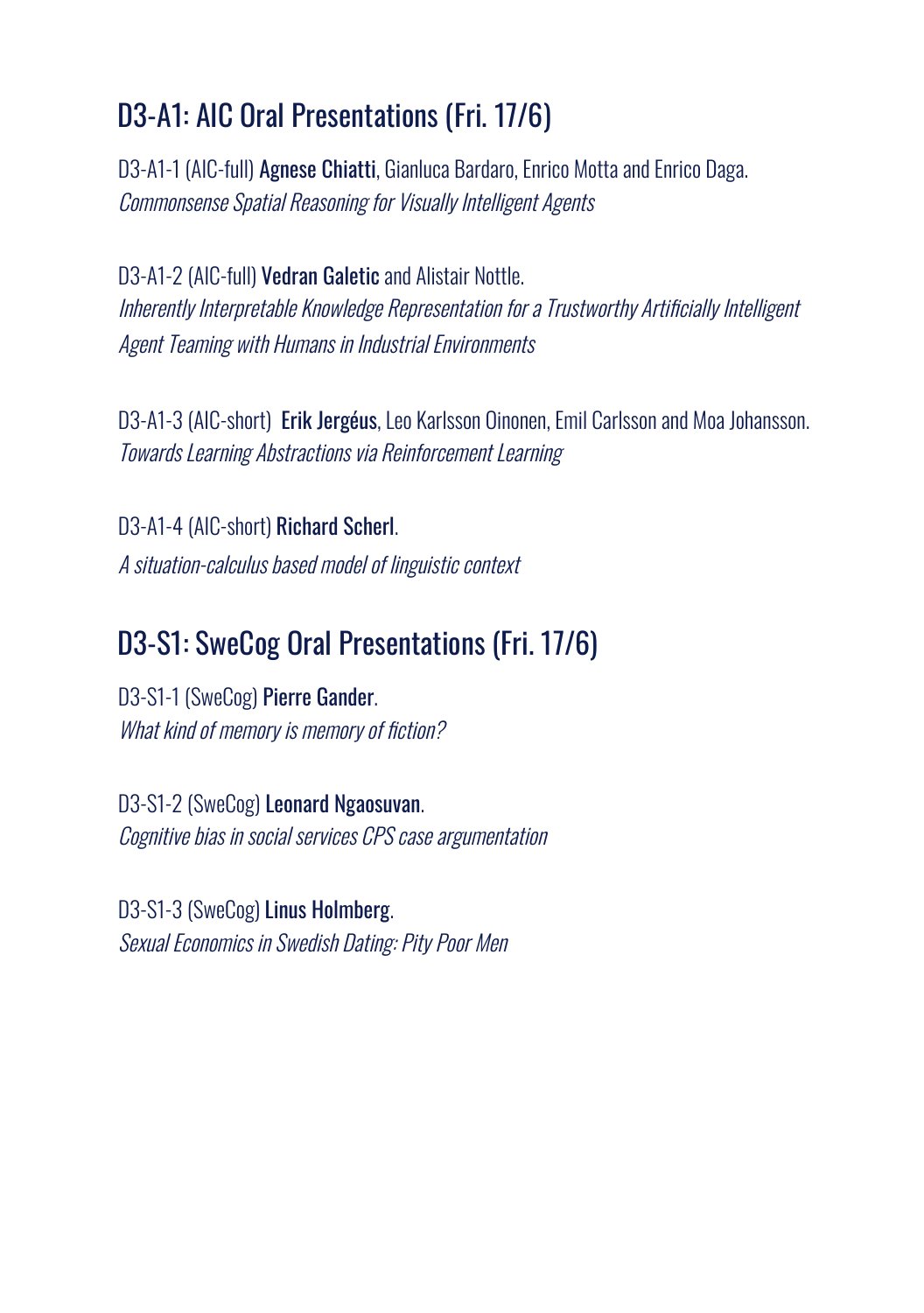#### D3-2: AIC&SweCog Joint Oral Presentations (Fri. 17/6)

D3-2-1 (AIC-full) Yann Munro, Isabelle Bloch, Mohamed Chetouani, Marie-Jeanne Lesot and Catherine Pelachaud. Argumentation and Causal Models in Human-Machine Interaction: A Round Trip

D3-2-2 (AIC-full) Stevan Tomic. Towards Robotic Minds: Dynamic Interpretation and Schemata Recombination

D3-2-3 (AIC-short) Tosin Adewumi, Foteini Simistira Liwicki and Marcus Liwicki. Exploring Swedish & English fastText Embeddings

#### D3-3: SweCog Oral Presentations (Fri. 17/6)

D3-3-1 (SweCog) Magnus Johnsson. Human-Centered AI for Personalization in Experiential Learning Environments

D3-3-2 (SweCog) Andreas Falck. Online filters and social trust: why we should still be concerned about Filter Bubbles

D3-3-3 (SweCog) Amandus Krantz. The Crisis of Trust in AI and Autonomous Systems

D3-3-4 (SweCog) Raphaël Fargier.

The influence of contextual variability on learning novel words: Does the type of variability matter?